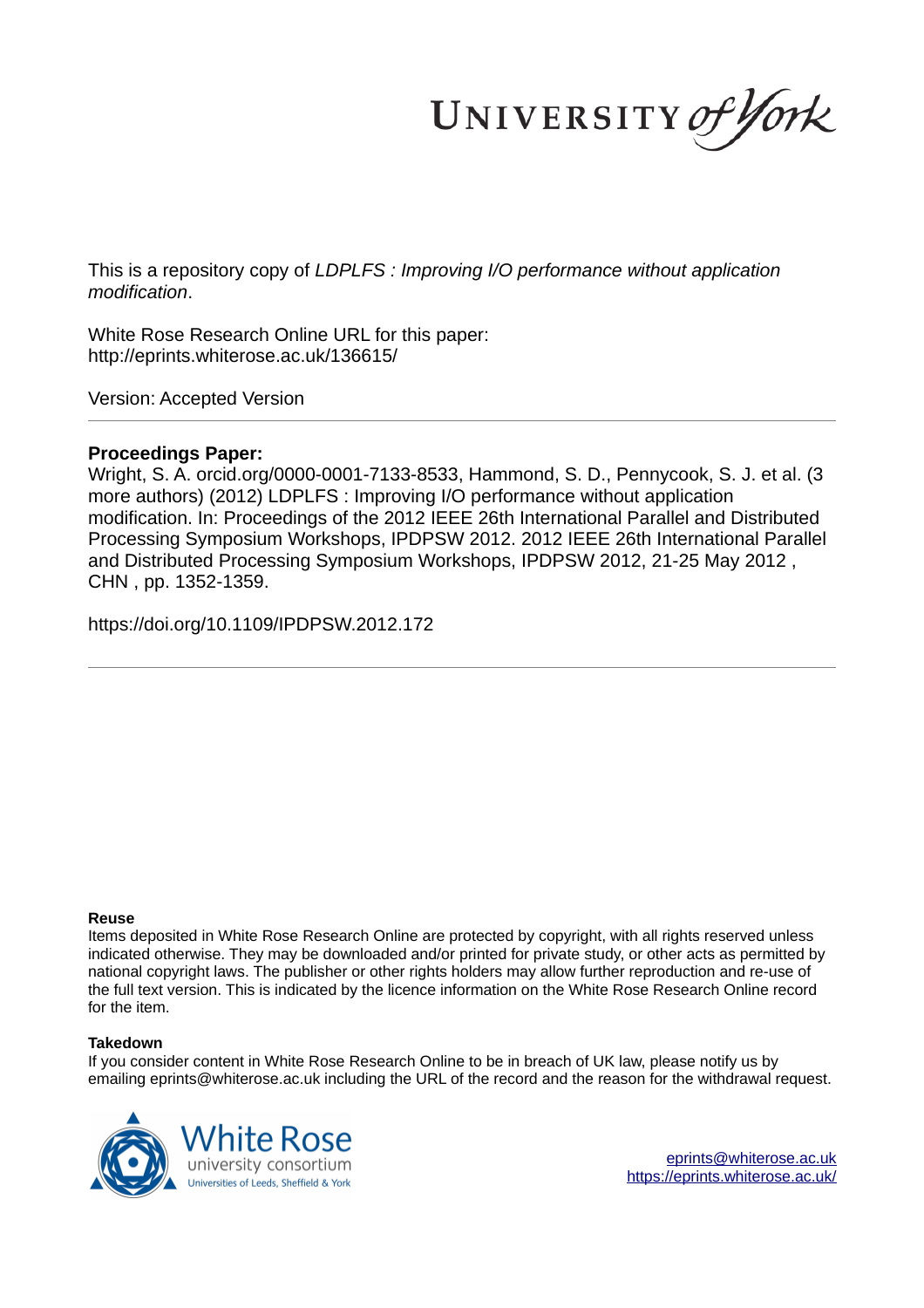# LDPLFS: Improving I/O Performance Without Application Modification

S. A. Wright<sup>\*</sup>, S. D. Hammond<sup>†</sup>, S. J. Pennycook<sup>\*</sup>, I. Miller<sup>‡</sup>, J. A. Herdman<sup>‡</sup>, S. A. Jarvis<sup>\*</sup>

<sup>∗</sup>Performance Computing and Visualisation Department of Computer Science University of Warwick, UK Email: steven.wright@warwick.ac.uk

†Scalable Computer Architectures/CSRI Sandia National Laboratories Albuquerque, NM

‡Supercomputing Solution Centre UK Atomic Weapons Establishment Aldermaston, UK

*Abstract*—Input/Output (I/O) operations can represent a significant proportion of run-time when large scientific applications are run in parallel and at scale. In order to address the growing divergence between processing speeds and I/O performance, the Parallel Log-structured File System (PLFS) has been developed by EMC Corporation and the Los Alamos National Laboratory (LANL) to improve the performance of parallel file activities. Currently, PLFS requires the use of either  $(i)$  the FUSE Linux Kernel module; (ii) a modified MPI library with a customised ROMIO MPI-IO library; or (iii) an application rewrite to utilise the PLFS API directly.

In this paper we present an alternative method of utilising PLFS in applications. This method employs a dynamic library to intercept the low-level POSIX operations and retarget them to use the equivalents offered by PLFS. We demonstrate our implementation of this approach, named LDPLFS, on a set of standard UNIX tools, as well on as a set of standard parallel I/O intensive mini-applications. The results demonstrate almost equivalent performance to a modified build of ROMIO and improvements over the FUSE-based approach. Furthermore, through our experiments we demonstrate decreased performance in PLFS when ran at scale on the Lustre file system.

*Index Terms*—Data Storage Systems, File Systems, High Performance Computing, I/O

## I. INTRODUCTION

Historically, much of the high performance computing (HPC) industry has focused on the development of methods to improve compute-processing speeds, creating a tendency to measure performance in terms of floating-point operations per second (FLOP/s). The result has been that many other contributors to application performance have developed at a slower rate. An example of this are input and output (I/O) activities which are required to read and store application data and checkpoints. As the performance of I/O systems continues to diverge substantially from compute performance, a number of projects have been initiated to look for softwareand hardware-based solutions to address this concern.

One recent project of note is the Parallel Log-structured File System (PLFS) which is being actively developed by EMC Corporation, the Los Alamos National Laboratory (LANL) and their academic and industrial partners [1]. To date, PLFS has been reported to yield large gains in both application read and write performance through the utilisation of two well known principles for improving parallel file system performance: (i) through the use of a *log-structured file system* – where write operations are performed sequentially to the disk regardless of intended file offsets (keeping the offsets in an index structure instead); and  $(ii)$  through the use of *file partitioning* – where a write to a single file is instead transparently transposed into a write to many files, increasing the number of available file streams.

Currently PLFS can be deployed in one of three ways:  $(i)$  through a File System in Userspace (FUSE) mount point, requiring installation and access to the FUSE Linux Kernel module and its supporting drivers and libraries;  $(ii)$  through an MPI-IO file system driver built into the Message Passing Interface (MPI) library; or  $(iii)$  through the rewriting of an application to use the PLFS API directly. These methods therefore require either the installation of additional software, recompilation of the MPI application stack (and, subsequently, the application itself) or modification of the application's source code. In HPC centres which have a focus on reliability, or which lack the time and/or expertise to manage the installation and maintenance of PLFS, it may be seen as too onerous to be of use.

In this paper we present an alternative method of using PLFS that avoids the need to rewrite applications, obtain specific file/system access permissions, or modify the applica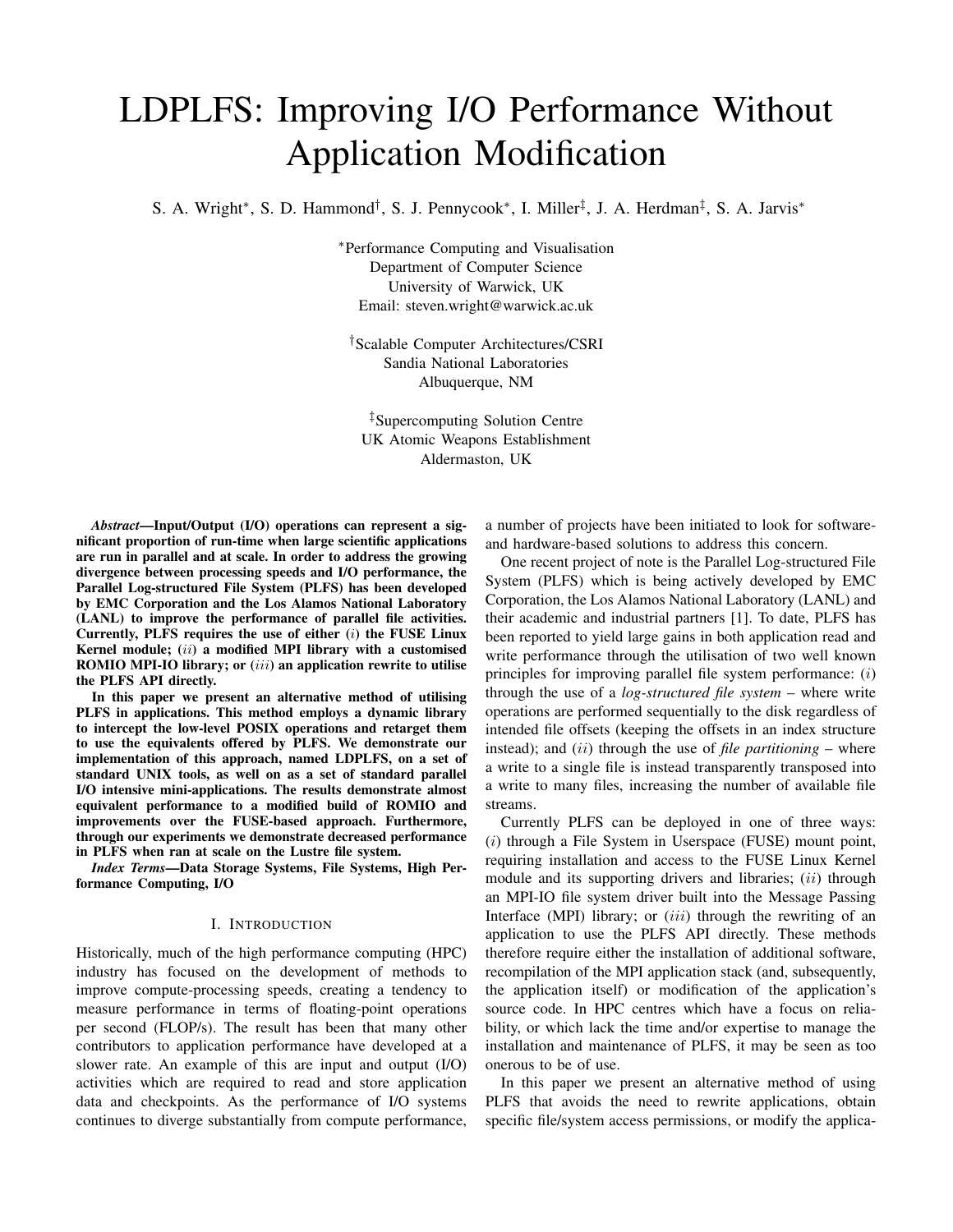tion stack. Such a method will allow HPC centres to quickly and simply assess the impact of PLFS on their applications and systems. We call this solution 'LDPLFS' since it is dynamically linked (using the Linux linker 1d) immediately prior to execution, enabling calls to POSIX file operations to be transparently retargeted to PLFS equivalents. This solution requires only a simple environment variable to be exported in order for applications to make use of PLFS – existing compiled binaries, middleware and submission scripts require no modification.

Specifically, this paper makes the following contributions:

- We present LDPLFS, a dynamically loadable library designed to retarget POSIX file operations to functions on PLFS file containers. We demonstrate its use with standard UNIX tools, providing users with an alternative method for extracting raw data from PLFS structures without the need for a FUSE file system;
- We demonstrate the performance of LDPLFS in parallel with respect to: the FUSE mounted alternative, the PLFS ROMIO file system driver and standard MPI-IO file operations without PLFS. Our study shows performance that is near identical to the PLFS ROMIO driver and greater than the PLFS FUSE file system, without the need for FUSE specific permissions;
- Finally, we utilise LDPLFS at scale on the 260 TFLOP/s Sierra cluster located at the Lawrence Livermore National Laboratory (LLNL), utilising two mini-applications designed for file system performance analysis. We show how LDPLFS can improve the performance of applications without requiring any modification to the system's environment or an application's source code. We also demonstrate that on the Lustre file system used by Sierra, PLFS can harm an application's performance at scale, most likely due to a bottleneck being created by the metadata server (MDS).

The remainder of this paper is organised as follows: Section 2 outlines related work in the area of I/O optimisation; Section 3 discusses the experimental setup used in this study, the mechanics of LDPLFS, and an analysis of its performance compared to the FUSE and ROMIO alternatives; Section 4 contains a case study demonstrating the performance gains of LDPLFS in parallel using a number of I/O intensive mini-applications; finally, Section 5 concludes the paper and outlines future work.

### II. BACKGROUND AND RELATED WORK

Just as the Message Passing Interface (MPI) has become the *de facto* standard for the development of parallel applications, so too has MPI-IO become the preferred method for handling I/O in parallel [2]. The ROMIO implementation [3] – utilised by OpenMPI [4], MPICH2 [5] and various other vendorbased MPI solutions [6], [7] – offers a series of potential optimisations.

Firstly, *collective buffering* has been demonstrated to yield a significant speed-up, initially on applications writing relatively small amounts of data [8], [9] and more recently on densely packed nodes [10]. These improvements come in the first instance due to larger "buffered" writes which better utilise the available bandwidth and in the second instance due to the aggregation of data to fewer ranks per node, reducing on-node file system contention.

Secondly, *data-sieving* has been shown to be extremely beneficial when utilising file views to manage interleaved writes within MPI-IO [9]. In order to achieve better utilisation of the file system, a large block of data is read into memory before small changes are made at specific offsets. The data is then written back to the disk in a single block. This decreases the number of seek and write operations that need to be performed at the expense of locking a larger portion of the file.

Another approach shown to produce large increases in write bandwidth is the use of so called *log-structured* file systems [11]. When performing write operations, the data is written sequentially to persistent storage regardless of intended file offsets. Writing in this manner reduces the number of expensive seek operations required on I/O systems backed by magnetic disks. In order to maintain file coherence, an index is built alongside the data so that it can be reordered when being read. In most cases this offers a large increase in write performance at the expense of poor read performance.

In the Zest implementation of a log-structured file system [12], the data is written in this manner (via the fastest available path) to a temporary staging area that has no readback capability. This serves as a transition layer, caching data that is later copied to a fully featured file system at a noncritical time.

As well as writing sequentially to the disk, *file partitioning* has also been shown to produce significant I/O improvements. In [13] and [14], an I/O profiling tool is utilised to guide the transparent partitioning of files written and read by a set of benchmarks. Through segmenting the output into several files spread across multiple disks, the number of available file streams is increased, reducing file contention on the I/O backplane. Furthermore, file locking incurs a much smaller overhead as each process has access to its own unique file.

PLFS from LANL [1] combines file partitioning and a logstructure to improve I/O bandwidth. In an approach that is transparent to an application, a file access from  $n$  processors to 1 file is transformed into an access of  $n$  processors to n files. The authors demonstrate speed-ups of between  $10\times$ and  $100\times$  for write performance. Furthermore, due to the increased number of file streams, they report an increased read bandwidth when the data is being read back on the same number of nodes used to write the file [15]. Whilst the logstructured nature of the file system usually decreases the read performance, the use of file partitioning has a much greater effect in this respect on large I/O systems.

As discussed, PLFS can currently be used in one of three ways, each with advantages and disadvantages.

Firstly, the use of the FUSE kernel module and device allows PLFS to be utilised by any user, but due to passing data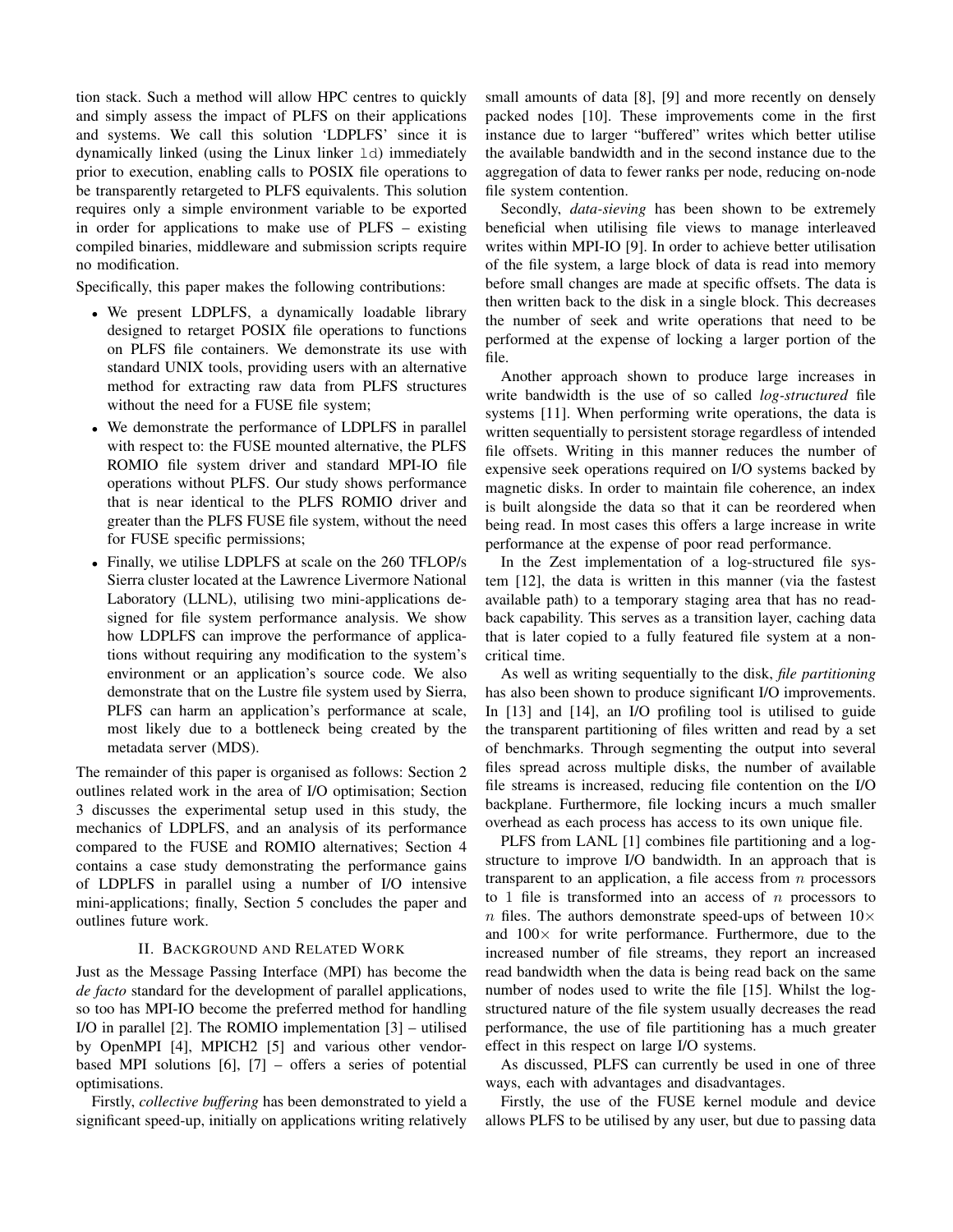

Fig. 1: An applications view of a file and the underlying PLFS container structure.

in and out of the kernel, may produce the worst performance of the three options. It may also introduce several known security issues, such as non-privileged access to block devices, or privilege escalation. Furthermore, the installation of FUSE also requires administrative privileges which may not be available on shared systems (such as the Sierra supercomputer used in Section IV).

Secondly, PLFS can be used by building a modified version of the MPI library to include the PLFS ROMIO MPI-IO driver. This method strikes a balance in performance between the FUSE module and an application rewrite. However, recompilation of the MPI library may introduce performance issues in other areas, since optimisations found in the system's MPI installation may not be present in a modified build.

Finally, an application can be rewritten to use the PLFS API directly. This has the potential to produce the greatest performance at the expense of application redevelopment and recompilation. However, neither a modified MPI library or an application rewrite will allow users to view PLFS files as if they were single files. Any applications that do not use MPI or the PLFS API will not be able to load PLFS containers. This may make the output of visualisation dumps, through PLFS, inaccessible to the user.

In this paper we aim to offer an alternative approach that operates much like the MPI-IO ROMIO driver without the need to recompile the application stack. Furthermore, our approach can take advantage of advanced MPI-IO features, such as collective buffering and data-sieving, that are not available when using the PLFS API directly.

#### III. PERFORMANCE ANALYSIS

#### *A. LDPLFS*

PLFS is a virtual file system that makes use of file partitioning and a log-structure to improve the performance of parallel file operations. Each file within the PLFS mount point appears to an application as though it is a single file; PLFS, however, creates a container structure, with a data file and an index for each process or compute node. This provides each process with its own unique file stream, increasing the available

int open ( const char \*filename, int flags, mode\_t mode); int plfs\_open (Plfs\_fd \*fd, const char \*filename, int flags, pid\_t pid, mode\_t mode, Plfs\_open\_opt \*open\_opt);

ssize\_t write (int fd, const void \*buf, size\_t count); ssize\_t plfs\_write (Plfs\_fd \*plfsfd, const void \*buf, size\_t count, off\_t offset, pid\_t pid);

ssize\_t read (int fd, void \*buf, size\_t count); ssize\_t plfs\_read (Plfs\_fd \*plfsfd, void \*buf,  $size_t$  count,  $off_t$  offset);

Listing 1: Open, Read and Write functions from the POSIX and PLFS API.

bandwidth, as file writes do not need to be serialised [10]. Figure 1 demonstrates how a six rank (two processes per rank) execution would view a single file and how it would be stored within the PLFS backend directory.

LDPLFS is a dynamic library specifically designed to interpose POSIX file functions and retarget them to PLFS equivalents. By utilising the Linux loader, LDPLFS overloads many of the POSIX file symbols (*e.g.* open, read, write), causing an augmented implementation to be executed at runtime<sup>1</sup>. This allows existing binaries and application stacks to be used without the need for recompilation. For systems where dynamic linking is either not available or is only available in a limited capacity (such as on an IBM BlueGene system), a static LDPLFS library can be compiled and, through the use of the -wrap functionality found in some compilers, can be linked at compile time.

Due to the difference in semantics between the POSIX and PLFS APIs, LDPLFS must perform two essential bookkeeping tasks. Firstly, LDPLFS must return a valid POSIX file descriptor to the application, despite PLFS utilising an alternative structure to store file properties. Secondly, as the PLFS API requires an explicit offset to be provided, LDPLFS must maintain a file pointer for each PLFS file. Listing 1 shows three POSIX functions and their PLFS equivalents.

When a file is opened from within a pre-defined PLFS mount point, a PLFS file descriptor (Plfs\_fd) pointer is created and the file is opened with the plfs\_open function (using default settings for Plfs\_open\_opts and the value of getpid() for pid\_t). In order to return a valid POSIX file descriptor (fd) to the application, a temporary file (in our case /dev/random) is also opened. The file descriptor of the temporary file is then stored in a look-up table and related to the Plfs\_fd pointer. Future POSIX operations on a particular fd will then either be passed onto the POSIX API, or if a look-up entry exists, the PLFS library.

In order to provide the correct file offset to the PLFS functions, a file pointer is maintained through lseek() operations on the temporary POSIX file descriptor. When a POSIX operation is to be performed on a PLFS container,

<sup>&</sup>lt;sup>1</sup>Note that although LDPLFS makes use of the LD\_PRELOAD environmental variable in order to be dynamically loaded, other libraries can also make use of the dynamic loader (by appending multiple libraries into the environmental variable), allowing tracing tools to be used in alongside LDPLFS.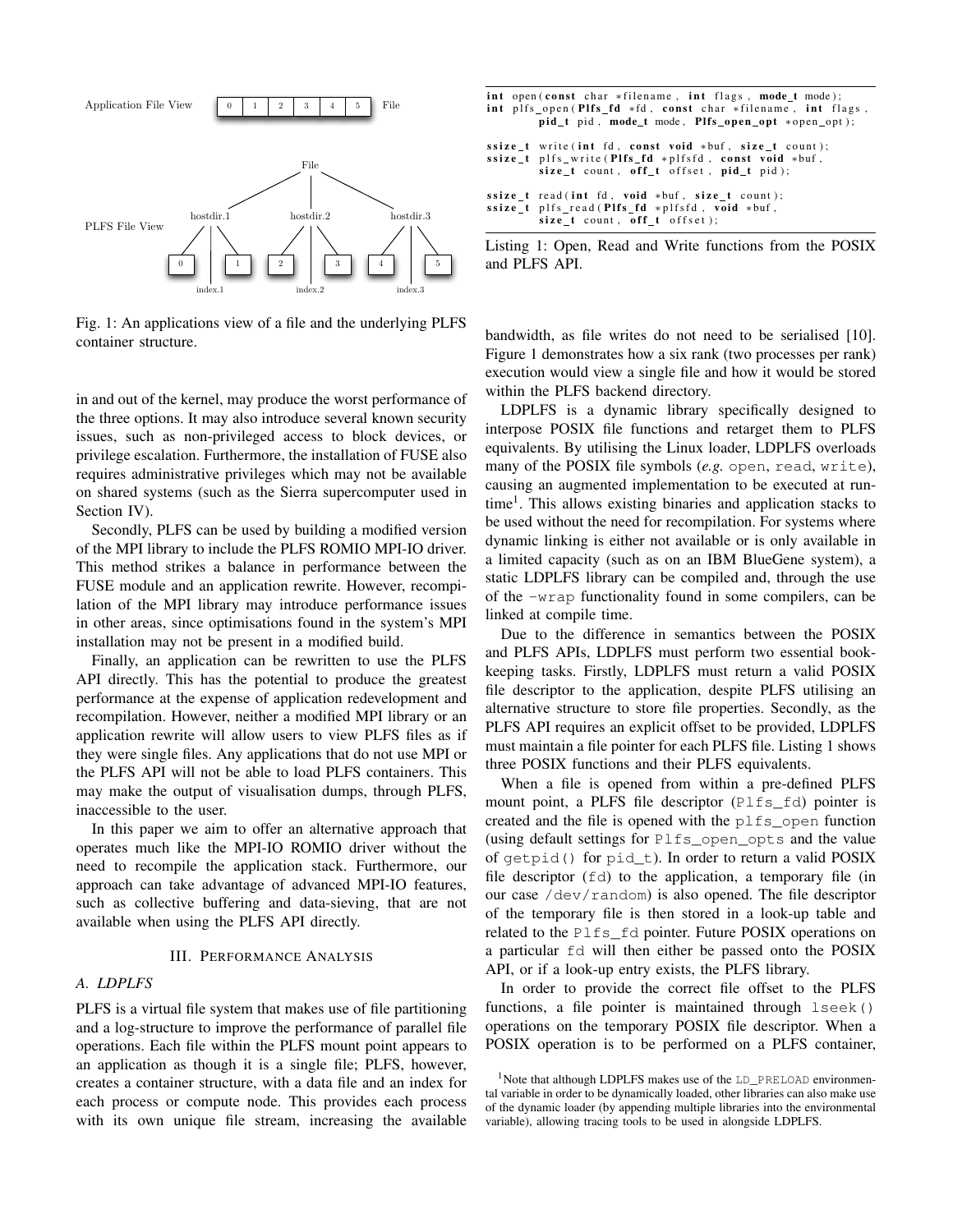

Fig. 2: The control flow of LDPLFS in an applications execution.

the current offset of the temporary file is established (through a call to lseek(fd, 0, SEEK\_CUR)), a PLFS operation is performed (again using getpid() where needed), and then finally, the temporary file pointer is updated (once again through the use of  $l$  seek()). Figure 2 shows the control flow of an application when using LDPLFS.

### *B. Testing Platform*

LDPLFS has been tested and utilised on two production-grade supercomputers: *Minerva*, located at the Centre for Scientific Computing (CSC) at the University of Warwick, and *Sierra*, located at the Open Computing Facility (OCF) at LLNL. Both machines consist of dual Intel "Westmere" hex-core processors, clocked at 2.66 GHz and 2.8 GHz respectively, and a QLogic QDR InfiniBand interconnect.

Minerva consists of 258 nodes and has a peak LINPACK performance of approximately 30 TFLOP/s. The I/O backend for Minerva uses IBM's General Parallel File System (GPFS) [16] and consists of two servers. 96 disks, configured in RAID-6, are used for data storage and 24 disks, configured in RAID-10, are used for the storage of metadata. The theoretical peak bandwidth is approximately 4 GB/s, but the performance is heavily constrained by the relatively small number and slow speed of the 2 TB hard disk drives.

Sierra is a much larger machine, with 1,849 compute nodes. It has a LINPACK performance of 260 TFLOP/s and is backed by LLNL's "islanded I/O" (where many file systems are shared by multiple machines). For this study we utilise the *lscratchc* Lustre file system [17], using 24 I/O servers and a dedicated MDS. The system uses 3,600 hard disk drives, running at 10,000 RPM. The theoretical peak bandwidth of the file system is approximately 30 GB/s, with the limiting factor being the

|                       | <b>Minerva</b>                     | <b>Sierra</b>   |
|-----------------------|------------------------------------|-----------------|
| Processor             | Intel Xeon 5650                    | Intel Xeon 5660 |
| CPU Speed             | 2.66 GHz                           | $2.8$ GHz       |
| Cores per Node        | 12                                 | 12              |
| Nodes                 | 258                                | 1,849           |
| Interconnect          | QLogic TrueScale 4X QDR InfiniBand |                 |
| File System           | <b>GPFS</b>                        | Lustre          |
| I/O Servers / OSS     | 2                                  | 24              |
| Theoretical Bandwidth | $\sim$ 4 GB/s                      | $\sim$ 30 GB/s  |
| Storage Disks         |                                    |                 |
| Number of Disks       | 96                                 | 3,600           |
| Disk Type             | 2 TB                               | 450 GB          |
| Disk Speed            | 7,200 RPM                          | 10,000 RPM      |
| <b>Bus Type</b>       | Nearline SAS                       | <b>SAS</b>      |
| Raid Level            | $6(8+2)$                           | $6(8+2)$        |
| Metadata Disks        |                                    |                 |
| Number of Disks       | 24                                 | 30 $(+2)^{a}$   |
| Disk Type             | 300 GB                             | 147 GB          |
| Disk Speed            | 15,000 RPM                         | 15,000 RPM      |
| <b>Bus</b> Type       | <b>SAS</b>                         | SAS             |
| Raid Level            | 10                                 | 10              |

*<sup>a</sup>*Sierra's MDS uses 32 disks; two configured in RAID-1 for journalling data, 28 disks configured in RAID-10 for the data volume itself and a further two disks to be used as hot spares.

TABLE I: Benchmarking platforms used in this study.

InfiniBand interconnect to the file servers.

The specification for each machine is summarised in Table I.

#### *C. Performance Analysis*

Our initial assessment of LDPLFS is conducted on Minerva. We utilise the MPI-IO Test application [18] from LANL, writing a total of 1 GB per process in 8 MB blocks. Collective blocking MPI-IO operations are employed with tests utilising PLFS through the FUSE kernel library, the ROMIO PLFS driver and LDPLFS. In all cases we use OpenMPI version 1.4.3 and PLFS version 2.0.1. We compare the achieved bandwidth figures against those from the default MPI-IO library without PLFS.

Tests have been conducted on 1, 2, 4, 8, 16, 32 and 64 compute nodes utilising 1, 2 and 4 processors per node<sup>2</sup>. We note that each run is conducted with collective buffering enabled and in its default configuration<sup>3</sup> in order to provide better performance with minimal configuration changes. The node-wise performance should remain largely consistent, while the number of processors per node is varied – in each case there remains only one process on each node performing the file system write. As the number of processors per node is increased, an overhead is incurred because of the presence of on-node communication and synchronisation.

Figure 3 demonstrates promising results, showing that LDPLFS performs almost as well as PLFS through ROMIO and significantly better than FUSE (up to  $2\times$ ) in almost all cases. It is interesting to note that on occasion, LDPLFS performs better than the PLFS ROMIO driver. This performance difference may be due to a combination of background

<sup>2</sup>Due to machine usage limits, using all 12 processors per node would limit our results to a maximum of 16 compute nodes, decreasing the scalability of our results.

<sup>&</sup>lt;sup>3</sup>The default collective buffering behaviour is to allocate a single aggregator per *distinct* compute node.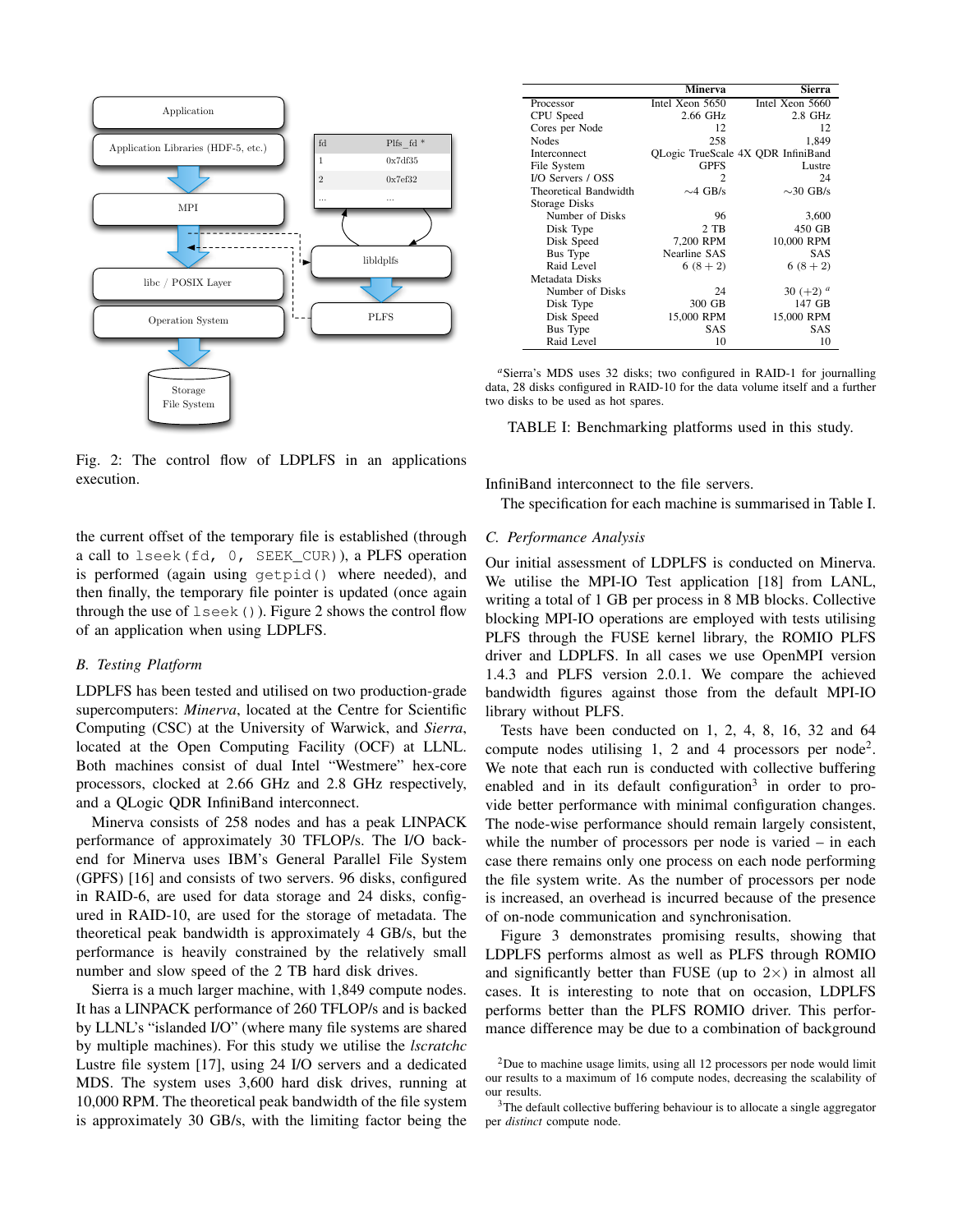

Fig. 3: Benchmarked MPI-IO bandwidths on FUSE, ROMIO, LDPLFS and standard MPI-IO (without PLFS).

load on the file system, optimisations in the standard MPI-IO routines and the reduced overhead incurred by LDPLFS over the PLFS ROMIO driver equivalent. On the Minerva cluster, FUSE performs worse than standard MPI-IO by 20% on average for parallel writes. While the overhead of FUSE is addressed in [1], the I/O set-up used in that study is much larger than that used by Minerva, and makes use of custom optimised hardware.

|             | <b>PLFS</b> Container | <b>Standard UNIX File</b> |
|-------------|-----------------------|---------------------------|
| $cp$ (read) | 100.713               | 114.279                   |
| cp (write)  | 107.587               |                           |
| cat         | 25.186                | 25.433                    |
| grep        | 130.662               | 128.863                   |
| md5sum      | 26.970                | 26.781                    |

TABLE II: Time in seconds for UNIX commands to complete using PLFS through LDPLFS, and without PLFS.

#### *D. Standard UNIX Tools*

One of the current difficulties associated with the practical use of PLFS is the complexity associated with managing PLFS containers. Since FUSE treats a PLFS mount point as a selfcontained file system, using the files in any application is trivial. However, when using either of the alternative solutions for PLFS, applications must either use MPI or be rewritten for PLFS. PLFS files appear inside the "backend" directory as directories with hundreds of files. Visualising data or post processing the information output becomes difficult in this scenario; this is one of the problems LDPLFS aims to address. As LDPLFS operates at the POSIX call level, it can be used with any standard UNIX tools as well as parallel science and engineering applications.

Table II presents the performance of several standard UNIX tools operating on a PLFS container of 4 GB in size. Note that the file copy (cp) times correspond to copying a file from a PLFS container to a standard UNIX file and vice versa. These can be compared to a single time for copying from and to a standard UNIX file.

Since each of these commands are serial applications, each command was executed on the login node of Minerva. It is promising to see that the time for each of the commands to complete is largely the same for both standard UNIX files and PLFS container structures. These results show that PLFS is marginally faster when copying to or from a PLFS file than a normal UNIX file. We attribute this improvement in performance to the increased number of file streams available, improving the bandwidth achievable from the file servers.

Our results position LDPLFS as a viable solution to improving the performance of I/O in parallel, as well as showing that there is no substantial performance hit when using LDPLFS to interact with PLFS mount points using serial (non-MPI) applications. We next demonstrate the performance of LDPLFS at much larger scale, using a set of I/O intensive miniapplications.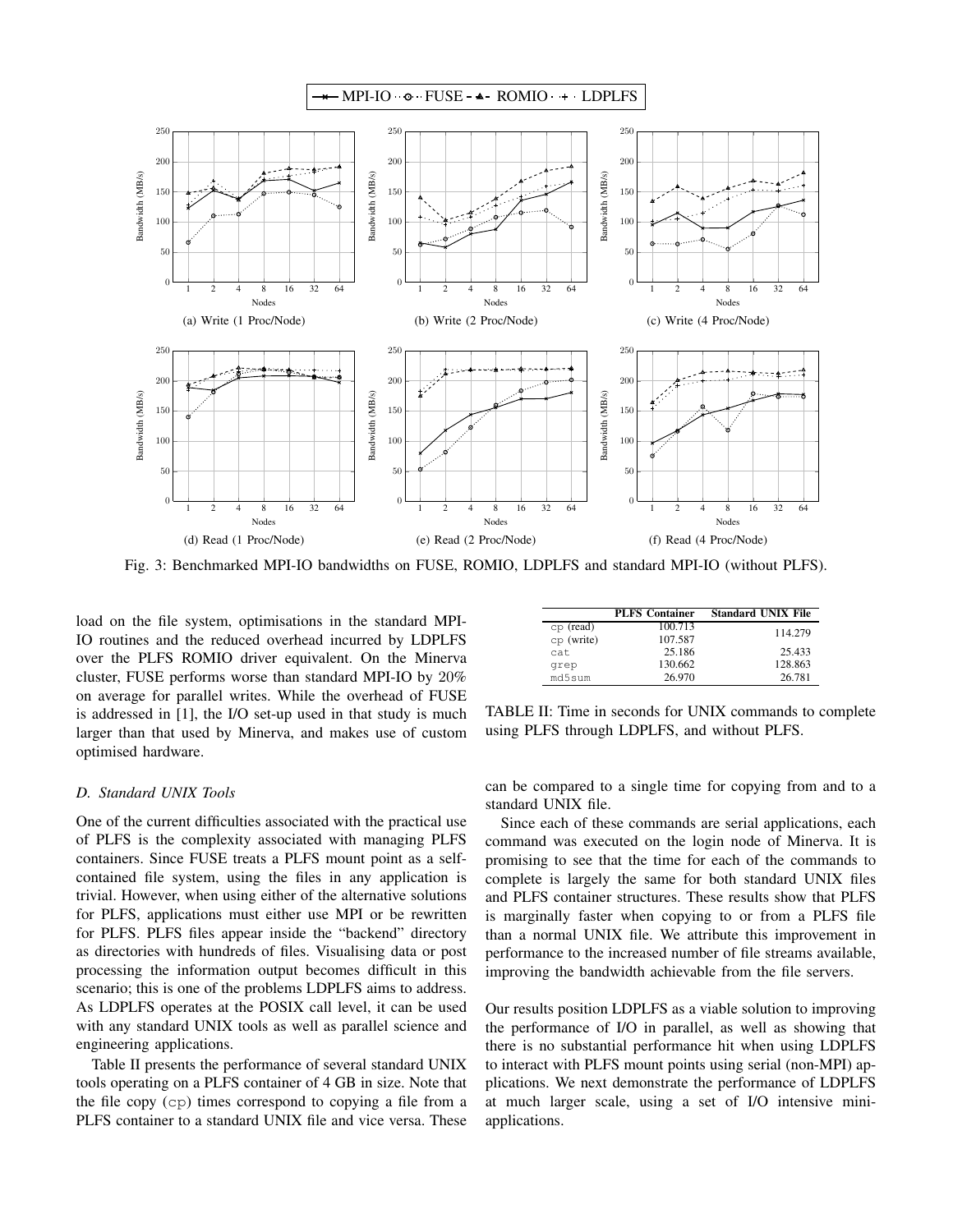

Fig. 4: BT benchmarked MPI-IO bandwidths using MPI-IO, as well as PLFS through ROMIO and LDPLFS.

#### IV. CASE STUDY

Figure 3 shows that the performance of PLFS on Minerva is approximately  $2 \times$  greater than that of MPI-IO without PLFS in parallel. Because of the relatively small I/O set-up employed by Minerva, we do not believe it is possible to achieve the same levels of speed-up seen in [1], where a high-end PanFS I/O solution is used. In order to better demonstrate how PLFS and LDPLFS perform on a much more substantial I/O set-up, we have used two applications to benchmark the *lscratchc* file system attached to Sierra.

For this study we utilise the Block Tridiagonal solver application (BT) from the NAS Benchmark Suite [19], [20] and the FLASH-IO [21], [22] mini-application. For BT we use the C problem class  $(162 \times 162 \times 162)$ , writing a total of 6.4 GB of data during an execution, and the D problem class (408  $\times$  408  $\times$  408), writing a total of 136 GB of data. The application is strong scaled – as the number of processor cores is increased, the global problem size remains the same, with each process operating over a smaller sub-problem. For the C problem class, the global problem size is relatively small, and can only be scaled to 1,024 processors before the local problem size becomes too small to operate on correctly. Conversely for the D program class, the global problem size is so large that on less than 64 processors, the execution time becomes prohibitive. For this reason we use between 4 and 1,024 processor cores for the C problem class, and between 64 and 4,096 processor cores for the D problem class.

Figures 4 and 5 show the achieved bandwidth for the two mini-applications in their default configurations using the system's pre-installed OpenMPI version 1.3.4 library (without PLFS), as well as with the system's OpenMPI library augmented with LDPLFS, and finally with the ROMIO PLFS file system driver compiled into a customised build of OpenMPI version 1.4.3. The performance of PLFS through the two methods is largely the same, with a slight divergence for BT.

Since LDPLFS retargets POSIX file operations transpar-

ently and uses various structures in memory to maintain file consistency, a change in the local problem size may effect the LDPLFS performance due to the memory access patterns changing and additional context switching. Furthermore, write caching can produce a large difference in performance – where data is small enough to fit in cache, the write of that data to disk can be delayed.

Write caching is most prevalent in the BT application where, at large-scale, small amounts of data are being written by each process during each parallel write step. For the C problem class (Figure 4(a)),  $6.4$  GB of data is written in 20 separate MPI write calls, causing approximately 300 KB of data to be written by each process at each step. When writing to a single file, the file server must make sure that writes are completed before allowing other processes to write to the file. This causes each write command to wait on all other processes, leading to relatively poor performance. Conversely, through PLFS, each process writes to its own file, therefore allowing the write to be cleared to cache almost instantly.

In Figure 4(b), the performance rapidly decreases at 1,024 cores, where each process is writing approximately 136 MB, in 20 steps. We believe these writes (of approximately 7 MB each) are marginally too large for the system's cache, causing performance that is equivalent to vanilla MPI-IO. However, when using 4,096 cores, each write is less than 2 MB per process, writing only 34 MB per process during the execution. This causes the write caching effects seen in Figure 4(a) to reappear.

FLASH-IO is a synthetic benchmark that recreates the checkpointing behaviour of the FLASH thermonuclear simulation code [23], [24]. In this study we weak scale the problem, with a local problem size of  $24 \times 24 \times 24$ . This causes each process to write approximately 205 MB to the disk, through the HDF-5 library [25]. Runs were conducted on between 1 node and 256 nodes, using all 12 processors each time, thus utilising up to 3,072 processors. We note that as the number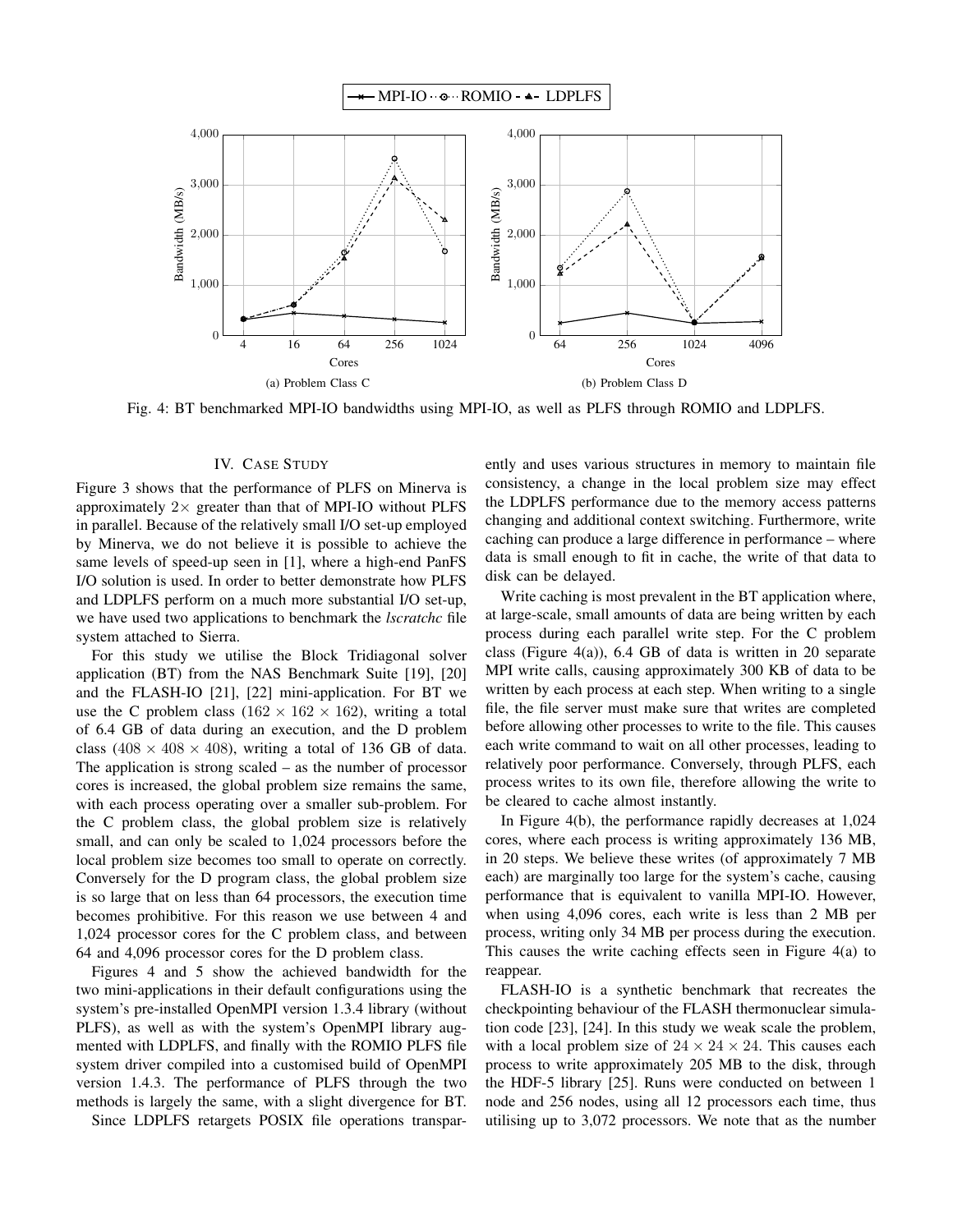

Fig. 5: FLASH-IO benchmarked MPI-IO bandwidths using MPI-IO, as well as PLFS through ROMIO and LDPLFS.

of compute nodes is increased, so too is the output file size. Since each process is writing the same total amount of data, over the same number of time steps, caching effects will be less prevalent in weak scaled problems.

Interestingly, Figure 5 shows that as the core count is increased on FLASH-IO, the write speed of MPI-IO gently increases up to approximately 550 MB/s. However, when using PLFS we see a sharp increase in write speed until 192 cores (or 16 nodes), at which point the average write speed reaches approximately 1,650 MB/s, before decreasing to 210 MB/s at 3,072 cores. A possible explanation for this is that since the Lustre file system uses a dedicated MDS, as the number of processors is increased, the performance plateaus and then decreases due to the MDS becoming a bottleneck in the system. Since PLFS operates using multiple files per processor (at least one for the data and one for the index), it uses many more files as the problem is scaled, potentially putting a large load on the MDS. This bottleneck is less evident in the BT mini-application due to the small write sizes, which facilitates simple write caching. On a file system like GPFS, where metadata is distributed, these performance decreases may not materialise.

#### V. CONCLUSION

File I/O operations have, in many cases, been one of the last aspects considered during application optimisation. In this paper we have presented LDPLFS – a dynamic, runtime loadable plug-in for PLFS which offers the opportunity to accelerate file read and write activities without modification to the machine's environment or an application's source code.

Specifically we have demonstrated the performance of our LDPLFS solution in comparison to PLFS using the FUSE Linux kernel module, PLFS using the ROMIO MPI-IO file system driver and the original MPI-IO operations without PLFS. In this comparison LDPLFS is able to offer approximately equivalent performance to using PLFS through the ROMIO file system driver and improved performance over FUSE.

LDPLFS not only allows end-users to improve their applications I/O performance, but also allows users to quickly evaluate the benefits of PLFS on their system before undertaking the task of library rebuilds or code modifications to use PLFS natively.

In the second part of this paper we used LDPLFS at scale to accelerate the I/O operations of the FLASH-IO and BT mini-applications. We have shown that ROMIO with PLFS and LDPLFS can offer significant improvements in I/O performance – up to  $20 \times$  – when compared to the original unmodified applications. Furthermore, we have demonstrated that while PLFS may seem like a quick-fix solution to improving I/O performance, its use can actually harm performance at scale and under certain conditions, due to the overhead of managing hundreds or thousands of files in parallel.

LDPLFS is a solution which requires only two small pieces of software to be built with no system administrator actions. The library is loadable from only a single environment variable, yet is able to offer significant improvement in parallel I/O activity. In our work with industry partners, such a solution helps to address concerns which may arise over the security model of FUSE and the significant investment associated with the recompilation of applications using a custom MPI-IO/ROMIO middleware. LDPLFS therefore straddles the gap between offering improved application performance and the effort associated with the installation of traditional PLFS.

## *A. Future Work*

In future work we intend to create an alternative implementation of PLFS that can operate on IBM BlueGene systems. We feel that this platform is of interest to many research laboratories and therefore PLFS could help improve the performance of its unusual I/O setup (where all I/O operations are "function shipped" to dedicated I/O nodes).